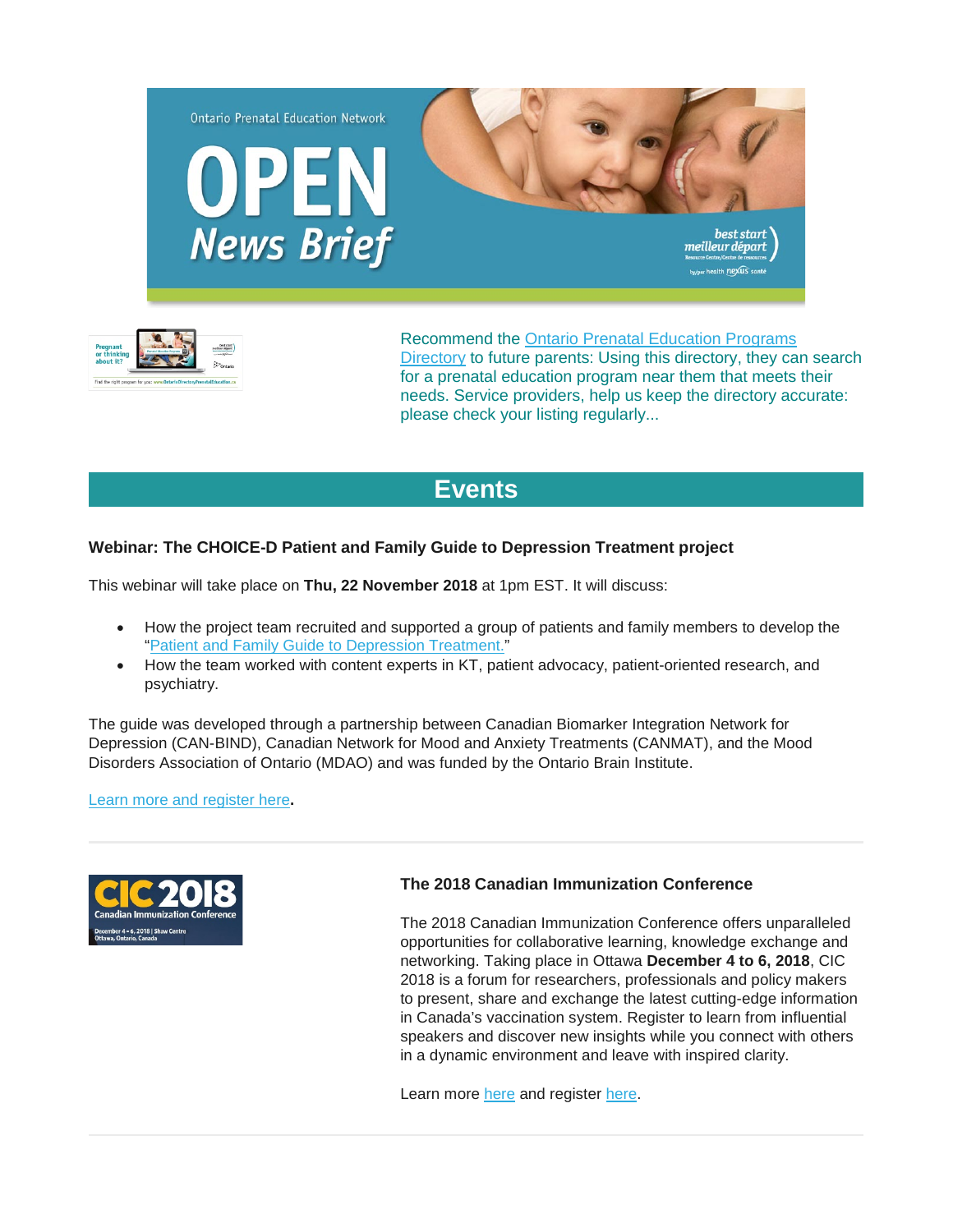# **Webinar : Breastfeeding Best Practice Guidelines**

Hosted by the Registered Nurses' Association of Ontario, this webinar will take place **December 5, at noon**. The objectives of this webinar are to:

- highlight key practice, education and organization and system policy recommendations;
- describe the quideline development process;
- provide an overview of RNAO resources to support the implementation of the Breastfeeding Best Practice Guideline.

[Learn more and register here.](https://cmnrp.us11.list-manage.com/track/click?u=8a441ace1e52ae6e4762ed865&id=ac82e38ba4&e=34dfa22874)



## **Best Start Conference 2019: TIME TO REGISTER!**

A yearly, unique event in Ontario, our annual conference gives you the opportunity to meet, share, reflect, network and be inspired! The [2019 conference](http://en.beststart.org/2019-conference) will take place **in Toronto, February 12-14, 2019**.

Of particular interest to OPEN subscribers, note:

- *From Fact to Fun: Interactive ideas to keep participants of your prenatal classes engaged*, a 2h workshop by [Stefanie Antunes](http://en.beststart.org/2019-Conference/speakers#Antunes) and [Jennifer Rogers.](http://en.beststart.org/2019-Conference/speakers#Rogers)
- *Indigenous Midwifery: Reclaiming the Ceremony of Birth*, a fascinating 2h workshop by Ellen Kanika Tsi Tsa Blais.
- *Supporting Persons with Perinatal Depression: Practice Recommendations from the Registered Nurses' Association of Ontario's Revised Best Practice Guideline*, a 90 min workshop by [Katherine Wallace](https://en.beststart.org/2019-Conference/speakers#Wallace) and [Angela Bowen.](https://en.beststart.org/2019-Conference/speakers#Bowen)
- *Effective Communication Techniques to Best Support Clients living with Addiction and Mental Health Issues,* by [Megan Phillips](http://en.beststart.org/2019-Conference/speakers#Phillips)*.*
- *Plant World and Water Teachings*: Learn about traditional Indigenous culture and approaches to maternal and child health in this whole day workshop by [Janet Fox.](http://en.beststart.org/2019-Conference/speakers#Fox)
- *Breastfeeding for the Non-Medical Professional*: the perfect workshop for you if you work with breastfeeding parents and/or children, are not quite a breastfeeding expert but still wish to support them, by [Michelle Buckner.](http://en.beststart.org/2019-Conference/speakers#Buckner)
- *Enhancing Breastfeeding Support along the Continuum of Care*, a collaboration between the BFI Strategy for Ontario and RNAO.

Visit [the bilingual website](http://en.beststart.org/2019-Conference) regularly to learn more and register!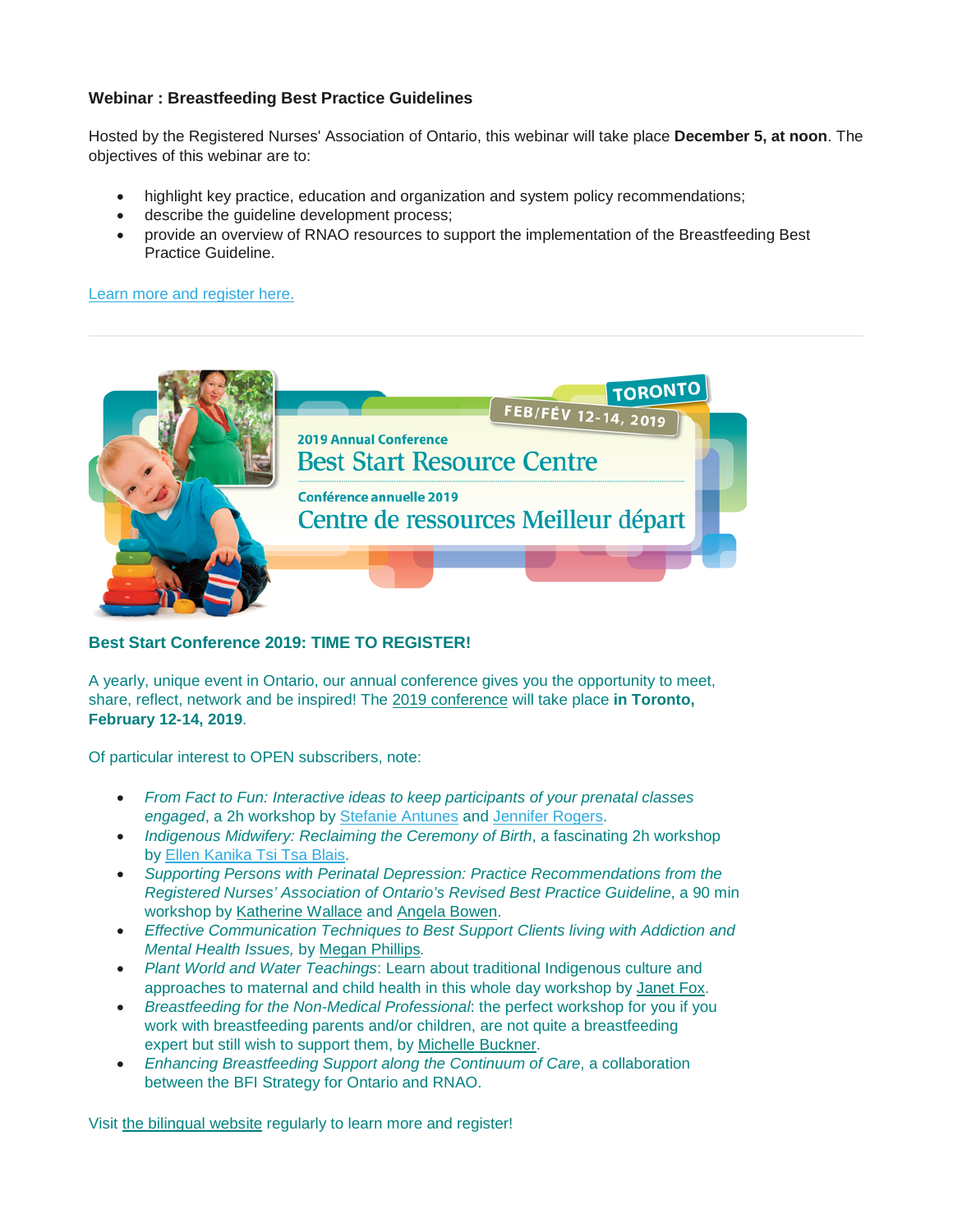# **[News](http://)**

# **The Ontario Antenatal Record User Guide Has Been Updated!**

The [Provincial Council for Maternal and Child Health,](http://www.pcmch.on.ca/) in partnership with [BORN Ontario,](https://www.bornontario.ca/) the [Ontario Medical](https://www.oma.org/)  [Association,](https://www.oma.org/) and the [Association of Ontario Midwives,](https://www.ontariomidwives.ca/) announces the release of the revised [Ontario Perinatal](http://www.forms.ssb.gov.on.ca/mbs/ssb/forms/ssbforms.nsf/MinistryDetail?OpenForm&ACT=RDR&TAB=PROFILE&ENV=WWE&NO=5046-64)  [Record](http://www.forms.ssb.gov.on.ca/mbs/ssb/forms/ssbforms.nsf/MinistryDetail?OpenForm&ACT=RDR&TAB=PROFILE&ENV=WWE&NO=5046-64) (OPR) User Guide. The 2018 version contains updated information from clinical practice recommendations released over the past year. The new OPR from 2017 replaces the Ontario Antenatal Record 1 and 2.

#### [Learn more.](http://www.pcmch.on.ca/health-care-providers/maternity-care/pcmch-strategies-and-initiatives/ontario-perinatal-record-2017/)



# **Purple Butterfly Loss Packages Soon Available in French**

AVIVA Community Fund announced that **The Purple Butterfly Loss** [Project](https://www.neonatalbutterflyproject.org/about-us/) has won the small ideas category, with \$10,000 in funding for 2018. This funding will send 250 Purple Butterfly Loss packages to NICUs and Maternity hospitals across the country. It will also cover the cost of printing, and translating all of their current written materials to French, along with the cost of postage.

[Learn more.](http://secure.campaigner.com/csb/Public/show/cgtd-v53cr--ioshz-7lifq3g2)

## **New World Health Organization Guidance on Non-Clinical Interventions Specifically Designed to Reduce Unnecessary C-Sections.**

The optimal frequency of C-section use in a population remains difficult to determine, but in 1985, the World HealthOrganization stated that there was "no justification for any region to have a caesarean section rate higher than 10-15%." In 2015, [WHO released a statement](https://www.ncbi.nlm.nih.gov/pmc/articles/PMC5034743/) indicating that "at population level, caesarean section rates higher than 10% were not associated with reductions in maternal and newborn mortality rates" and that "every effort should be made to provide caesarean sections to women in need, rather than striving to achieve a specific rate."

Recently, the WHO published new guidance on non-clinical interventions specifically designed to reduce unnecessary Csections. The key recommendations include educational interviews, use of clinical guidelines, requirement for second opinion for C-section, and interventions aimed at health organizations, such as collaborating with midwives.

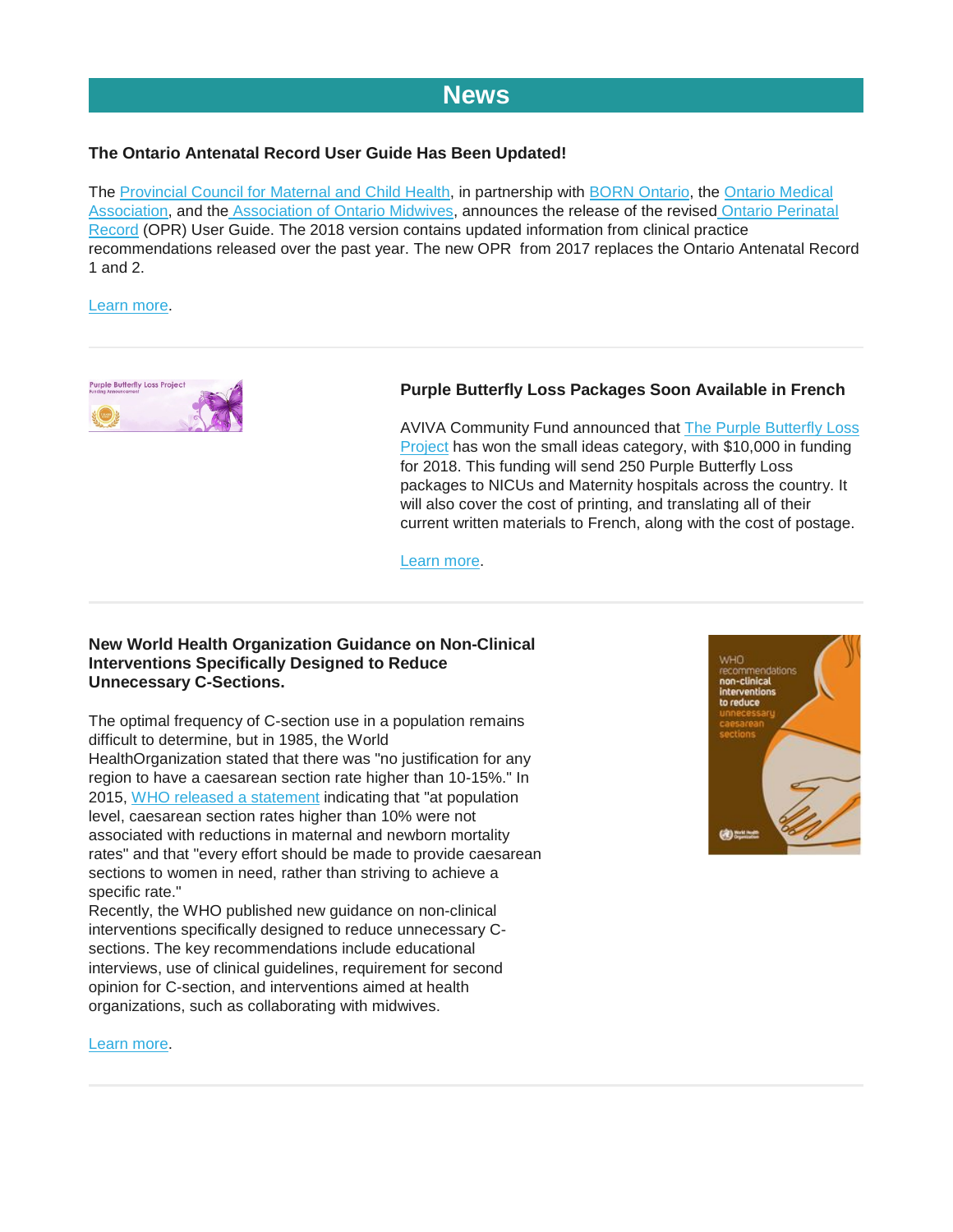# **Canadä**

**Government of Canada Investing in Maternal and Child Health: Expanding Reach of the Baby-Friendly Initiative and Improving Breastfeeding Rates Across Canada**

In October, the Minister of Health announced \$1.3 million in funding over five years for the Breastfeeding Committee for Canada to strengthen Canada's Baby-Friendly Initiative (BFI). This funding will align the current initiative to the latest guidance on breastfeeding from the World Health Organization and increase the number of Baby-Friendly facilities across the country. The goal of the BFI is to promote maternal and infant health in Canada by increasing breastfeeding rates across the country through providing the highest quality of family-centred care to mothers, whether they choose to breastfeed or not.

#### [Learn more.](https://www.newswire.ca/news-releases/government-of-canada-investing-in-maternal-and-child-health-695188151.html)

## **How to support breastfeeding as widely as possible?**

#### Best Start can help!

- Know your audience! The Breastfeeding in Ontario fact sheets explore
	- o [The notable trends within the Province](https://www.beststart.org/resources/breastfeeding/B15-E_Breastfeeding_factsheet_1_rev.pdf) (Als[o](https://www.beststart.org/resources/breastfeeding/learningfromstories/B31_Case_Study_French_final.pdf) [in French\)](https://www.beststart.org/resources/breastfeeding/B15-F_Breastfeeding_factsheet_1_FR.pdf)
	- o [Breastfeeding and Socioeconomic Status](https://www.beststart.org/resources/breastfeeding/B16-E_Breastfeeding_factsheet_2_rev.pdf) (Also [in French\)](https://www.beststart.org/resources/breastfeeding/B16-F_Breastfeeding_factsheet_2_FR.pdf)
	- o [Breastfeeding among Young Single Mothers](https://www.beststart.org/resources/breastfeeding/B17-E_Breastfeeding_factsheet_3_rev.pdf) (Also [in French\)](https://www.beststart.org/resources/breastfeeding/B17-F_Breastfeeding_factsheet_3_FR.pdf)
	- o [Breastfeeding Peer Support](https://www.beststart.org/resources/breastfeeding/B18-E_Breastfeeding_factsheet_4_rev.pdf) (Also [in French\)](https://www.beststart.org/resources/breastfeeding/B18-F_Breastfeeding_factsheet_4_FR_rev.pdf)
	- o [Evaluating Breastfeeding Programs and Initiatives](https://www.beststart.org/resources/breastfeeding/B25_BF_evaluation_factsheet_fnl_EN.pdf) (Also [i](https://www.beststart.org/resources/breastfeeding/learningfromstories/B31_Case_Study_French_final.pdf)[n French\)](https://www.beststart.org/resources/breastfeeding/B25_BF_evaluating_factsheet_fnl_FR.pdf)
- Learn from our experience! Best Start offered targeted breastfeeding supports to populations with lower rates of breastfeeding. Check out [the online report](https://www.beststart.org/resources/breastfeeding/B32_Report_Final_LR_ENG.pdf) summarizing the project (also available [in French\)](https://www.beststart.org/resources/breastfeeding/B32_Rapport_Finale_LR_FR.pdf).
- Get inspired! The *Learn from Stories* series explore programs and initiatives across Ontario, gathered under 5 topics:
	- o [Learning from Stories: Supporting Exclusive Breastfeeding](https://www.beststart.org/resources/breastfeeding/learningfromstories/B31_Case_Study_final_Eng.pdf) (Also [in French\)](https://www.beststart.org/resources/breastfeeding/learningfromstories/B31_Case_Study_French_final.pdf)
	- o [Learning from Stories: Breastfeeding Promotion to Increase Awareness and Confidence](https://www.beststart.org/resources/breastfeeding/learningfromstories/BSRC_Case_Study_B30_final_ENG.pdf) (Also [in](https://www.beststart.org/resources/breastfeeding/learningfromstories/B30_CaseStudy_French_final.pdf)  [French\)](https://www.beststart.org/resources/breastfeeding/learningfromstories/B30_CaseStudy_French_final.pdf)
	- o [Learning from Stories: Prenatal Breastfeeding Education](https://www.beststart.org/resources/breastfeeding/learningfromstories/BSRC_Case_Study_B29_final_ENG.pdf) (Also [in French\)](https://www.beststart.org/resources/breastfeeding/learningfromstories/B29_CaseStudy_French_final.pdf)
	- o [Learning from Stories: Breastfeeding Education for Health Care Providers](https://www.beststart.org/resources/breastfeeding/learningfromstories/BSRC_Case_Study_B28_final_ENG.pdf) (Also [in French\)](https://www.beststart.org/resources/breastfeeding/learningfromstories/B28_CaseStudy_French_final.pdf)
	- o [Learning from Stories: Breastfeeding and Younger Women](https://www.beststart.org/resources/breastfeeding/learningfromstories/BSRC_Case_Study_B27_final_ENG.pdf) (Also [in French\)](https://www.beststart.org/resources/breastfeeding/learningfromstories/B27_CaseStudy_French_final.pdf)

## **Folic Acid to be Added to UK Flour in Effort to Reduce Birth Defects**

Britain is believed to have the highest rate of NTDs in Europe. A major academic study in 2015 estimated that 2,000 fewer babies in Britain would have been born with an NTD between 1998 and 2015 if the government had introduced folic fortification of flour.

Thanks to a long-running campaign by doctors, scientists and baby health campaigners, all flour is to be fortified with folic acid. The policy, which will be introduced within weeks, comes after ministers were convinced by their own advisers that it would reduce the risk of babies developing spina bifida and other conditions that involve severe disability or death. Medical groups and health charities welcomed the decision. Did you know? In Canada, [supplementing flour with folic acid is mandatory!](http://www.inspection.gc.ca/food/labelling/food-labelling-for-industry/nutrient-content/reference-information/eng/1389908857542/1389908896254?chap=1)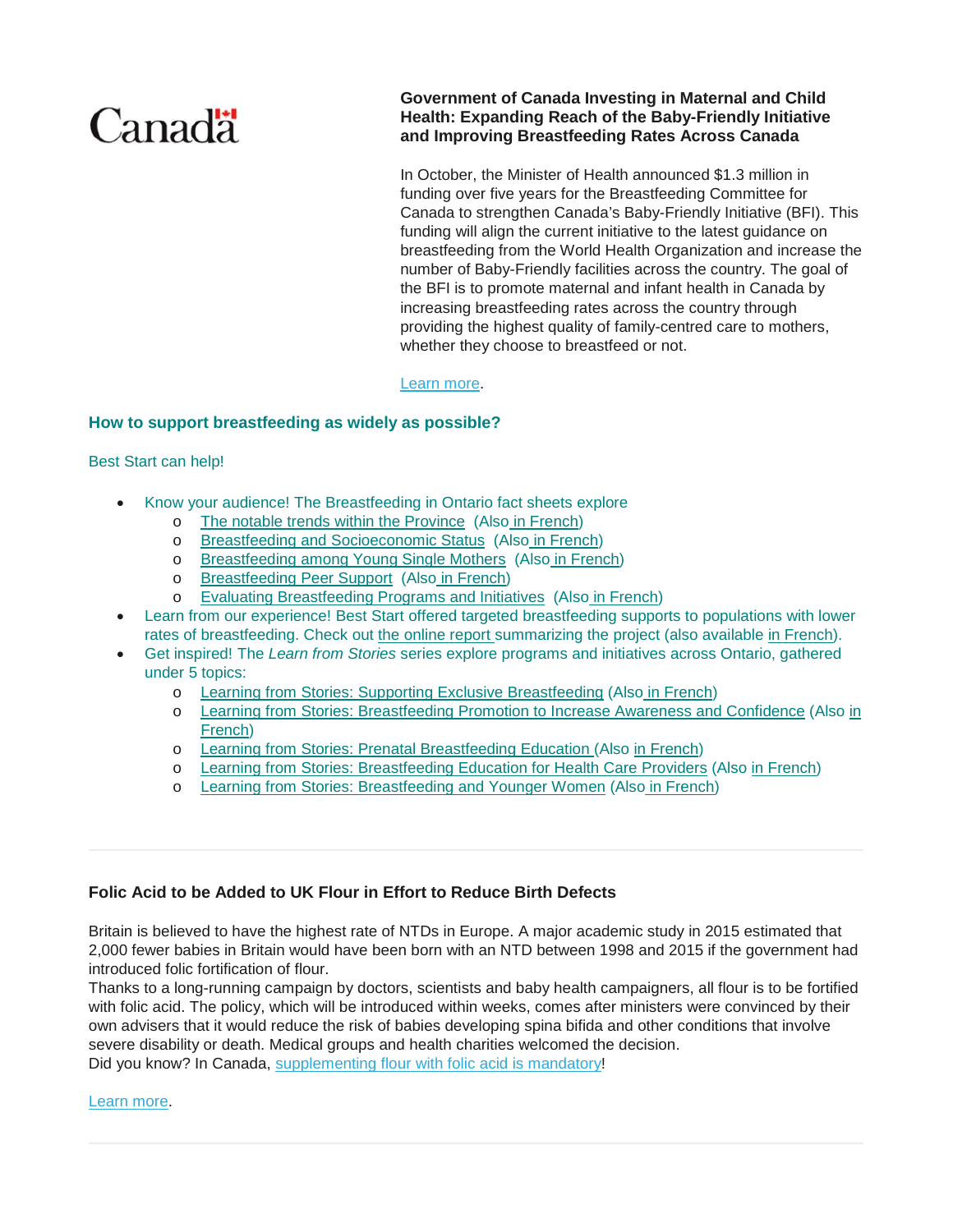

## **Ambulance Program for Newborns Looks to Expand Across Ontario**

An [ambulance service dedicated to transporting critically ill](https://cheofoundation.donordrive.com/?fuseaction=cms.page&id=1154)  [newborns between Ottawa-area health facilities](https://cheofoundation.donordrive.com/?fuseaction=cms.page&id=1154) will continue after a successful pilot project, and now the team behind it wants to expand. The pilot, which began in 2015, is run by the [Children's](http://www.cheo.on.ca/)  [Hospital of Eastern Ontario \(CHEO\),](http://www.cheo.on.ca/) a pediatric health and research centre in Ottawa. Over the past few years, the service has brought infants to the intensive care unit much faster, which leads to better outcomes, according to Dr. Stephanie Redpath, medical director of CHEO's neonatal transport team

[Learn more.](https://cmnrp.us11.list-manage.com/track/click?u=8a441ace1e52ae6e4762ed865&id=5364939565&e=34dfa22874)

# **[New resources](http://)**



# **Webinar Recording: Neonatal Skin Care - State of the Science and Ongoing Challenges**

Skin care provided during the newborn period may have short and long-term effects. Learn the most current research and practice recommendations to improve and maintain neonatal skin integrity for both healthy and high-risk neonates. This free, pre-recorded webinar also focuses on diaper dermatitis, prevention and treatment, neonatal skin breakdown treatments for healthy and high-risk newborns, as well as the use of emollients and prevention of atopic dermatitis.

[Watch the webinar.](http://learning.awhonn.org/diweb/catalog/item/id/2459038)

## **Accessing Public Services & Supports Through Jordan's Principle**

Jordan's Principle is a child-first principle named in memory of Jordan River Anderson, a First Nations child born with complex medical needs who spent years unnecessarily hospitalized because of a provincial vs federal government dispute over who should pay for his home care, and who eventually died in the hospital at the age of five years old, never having spent a day in his family home. Jordan's Principle aims to make sure First Nations children can access all public services in a way that is reflective of their distinct cultural needs, takes full account of the historical disadvantage linked to colonization, and without experiencing any service denials, delays or disruptions because they are First Nations.

[The Caring Society](https://fncaringsociety.com/welcome) developed an infographic explaining how parents can access public services and supports through Jordan's Principle. Consider printing it and displaying it for future parents to see.

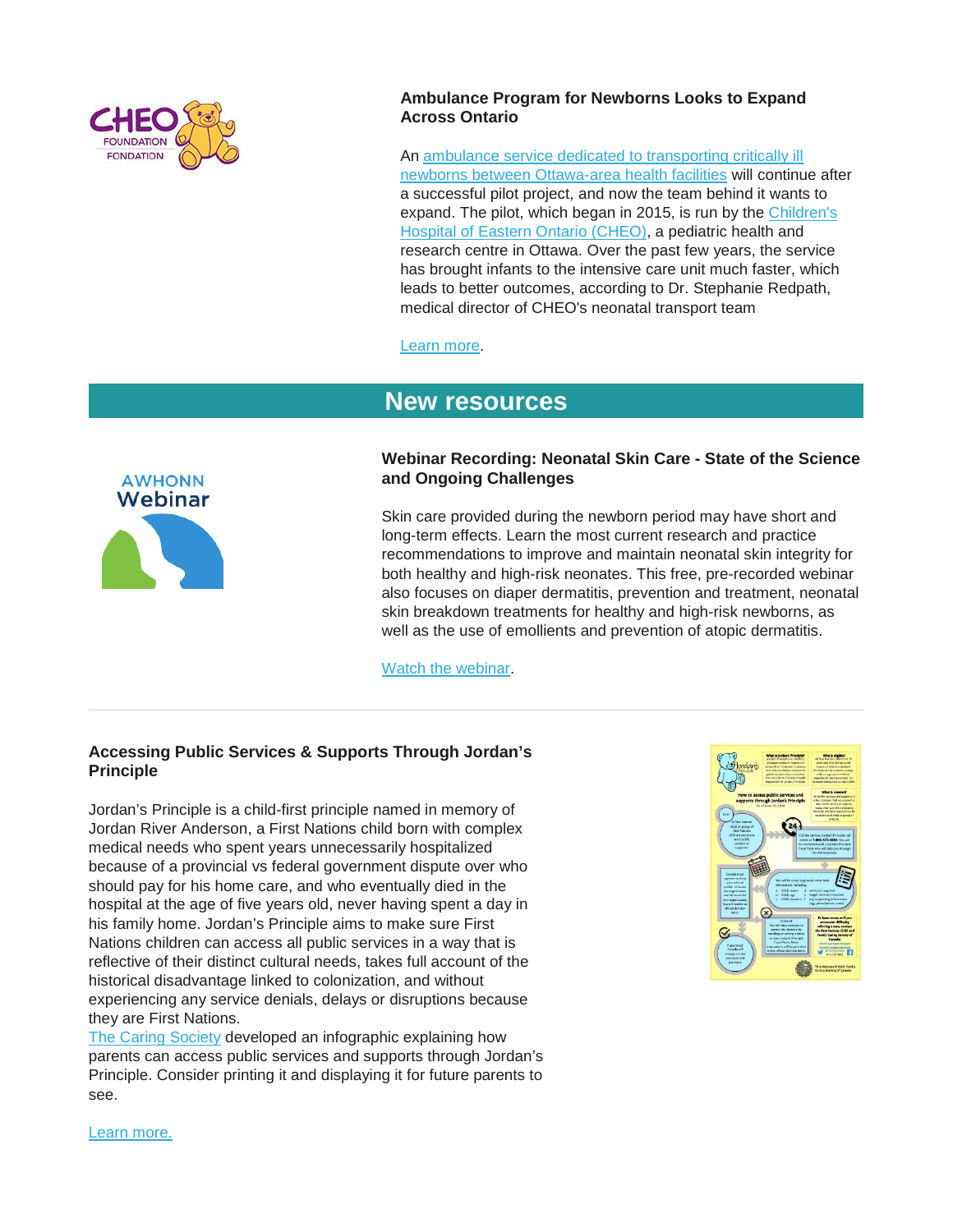

## **Video: An Explanation of Fetal Alcohol Spectrum Disorders**

[My Healthy Globe, Inc.](https://www.myhealthyglobe.com/) posted a video on Vimeo, describing the effects of alcohol on a developing fetus. Would you use this in a prenatal class?

[Watch the video.](https://alcoholcampaign.org/2018/11/03/an-explanation-of-fetal-alcohol-syndrome/)

## **Did you know?**

Best Start is currently developing a provincial, bilingual website for parents/caregivers of children and youth with FASD... Stay tuned!

In the meantime, Best Start can help you raise awareness about the risks of consuming alcohol during pregnancy:

- Our recently revised, bilingual [Alcohol-Free Pregnancy](https://www.alcoholfreepregnancy.ca/)  [website](https://www.alcoholfreepregnancy.ca/) for future parents and service providers.
- Our [numerous resources,](https://www.beststart.org/cgi-bin/commerce.cgi?search=action&category=A00E&advanced=yes&sortkey=sku&sortorder=descending) some of them available in 8 languages.



# **Webinar Recording: Adverse Childhood Experience (ACE) and their Impact on the Perinatal Experience, and Perinatal Experiences Impact on ACEs**

Every mother we serve has a story and that story impacts her pregnancy, birth, breastfeeding and mothering experience psycho-socially and physically. Childhood abuse and neglect leaves lifelong scars, while love and support creates resilience. We have a powerful opportunity to influence resilience in the mother and, in turn the newborn which will follow them throughout life. This is a powerful "feel good" presentation based in science! This webinar is offered by [The International Childbirth Education Association.](https://icea.org/)

## [Watch the webinar.](https://icea.org/adverse-childhood-experiences-aces-and-their-impact-on-the-perinatal-experience-and-the-perinatal-experiences-impact-on-aces/)



Chances are, you've heard or read something about toxic stress—maybe from the media, from a physician or other medical professional, or from a family member, friend, or neighbor. You may feel overwhelmed by all of the toxic stress information out there. And, unfortunately, it's very easy to find misleading or incorrect information. The Center on the Developing [Child](https://developingchild.harvard.edu/) created this Guide to Toxic Stress to clear up the confusion and help you learn the facts about toxic stress step by step.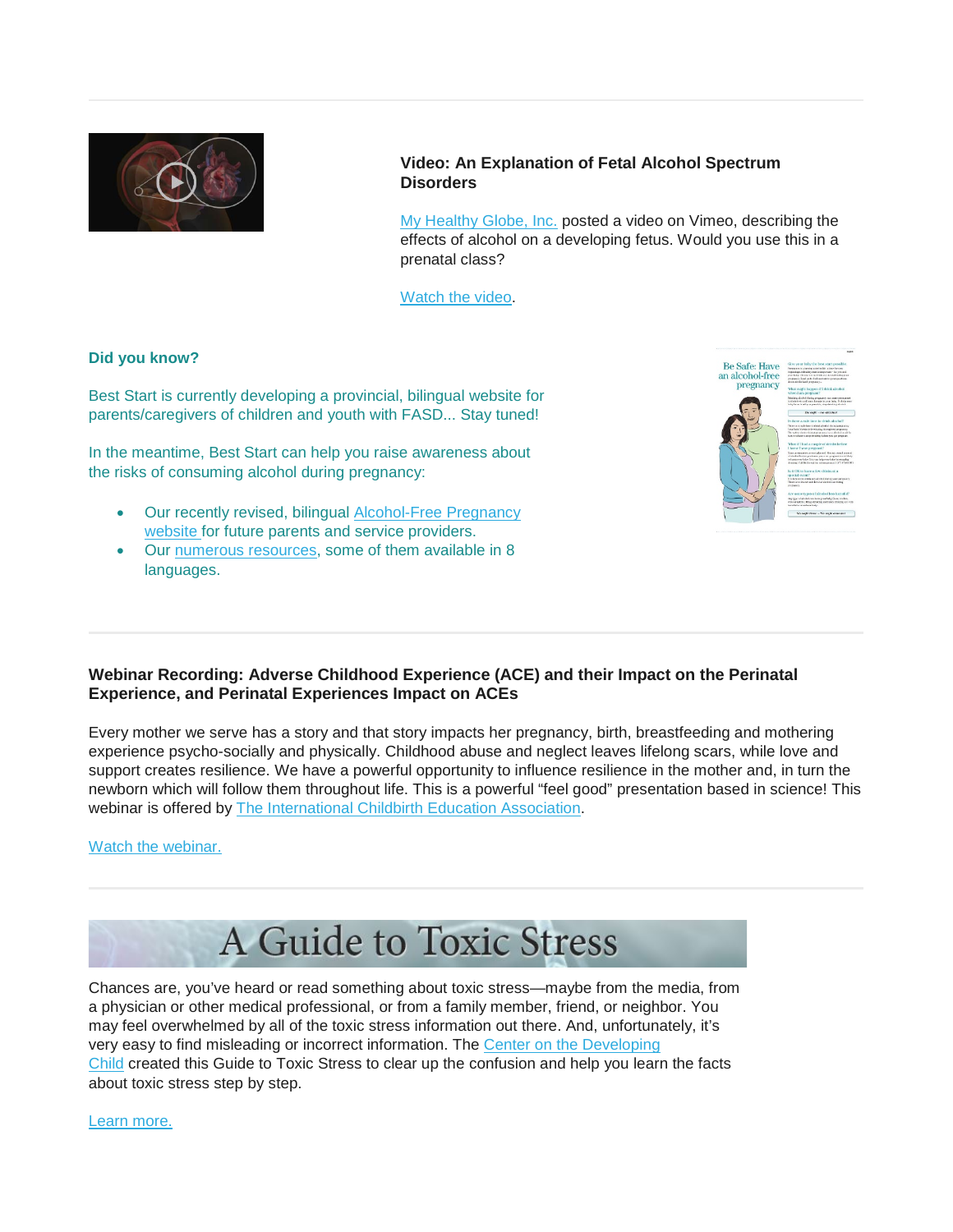

Best Start's bilingual [Prenatal Education](http://www.ontarioprenataleducation.ca/) Key Messages for [Ontario](http://www.ontarioprenataleducation.ca/) website contains messages to give to future parents, supporting evidence, resources, links and references on 25 prenatal topics. To ensure that you use only the most recent version when handing out PDFs to your clients, or when discussing the key messages topics, make sure to visit the website regularly and to register to receive updates notifications!

# **[Recent studies](http://)**

# **Short Interpregnancy Interval and Poor Fetal Growth: Evaluating the Role of Pregnancy Intention.**

Previous studies have demonstrated that short interpregnancy interval (the interval between delivery and estimated last menstrual period of a subsequent pregnancy) is associated with small for gestational age birth. It is controversial if this association is causal, as few studies have accounted for likely confounding factors such as unintended pregnancy. The association between interpregnancy interval and infant birthweight was examined, adjusting for pregnancy intention and other socio-economic and obstetrical risk factors. Among 1406 women, a trend towards lower birthweight z-score with short interpregnancy interval was not statistically significant. After adjusting for pregnancy intention, detailed measures of socioeconomic status, and other covariates, the estimated magnitude of effect between interpregnancy interval and birthweight z-score was further attenuated. In summary, in this cohort study with detailed information on pregnancy intention and socio-economic status, **short interpregnancy interval was not associated with lower birthweight**. These findings suggest that previously observed associations between short interpregnancy interval and lower birthweight may reflect confounding by socio-economic and/or other unmeasured confounders.

[Learn more.](https://www.ncbi.nlm.nih.gov/pubmed/30326141)

## **Prenatal Exposure to Stressful Life Events and Infant Breastfeeding**

Of the various barriers to breastfeeding, limited information is available on the relationship between prenatal stress and breastfeeding. This study investigates the association between prenatal stressful life event (SLE) exposure and breastfeeding initiation postpartum. SLE was defined as self-report of prenatal exposure to 14 predefined life events such as job loss or illness, and exposure to SLE was categorized by number and type of events. Among 3,353 respondents, 86% reported breastfeeding initiation, 74% reported exposure to ‡1 SLE, and 17% reported exposure to ‡4 SLE. Decreased odds of breastfeeding initiation were associated with prenatal exposure to ‡4 SLE, emotional stressors, and traumatic stressors. This study underscores the **impact of exposure to prenatal SLE on breastfeeding initiation among postpartum women**. Findings may assist providers in identifying at-risk women for anticipatory guidance to improve breastfeeding rates.

#### [Learn more.](https://www.ncbi.nlm.nih.gov/pubmed/29985635)

**Risk for Maternal Depressive Symptoms and Perceived Stress by Ethnicities in Canada: From Pregnancy Through the Preschool Years.**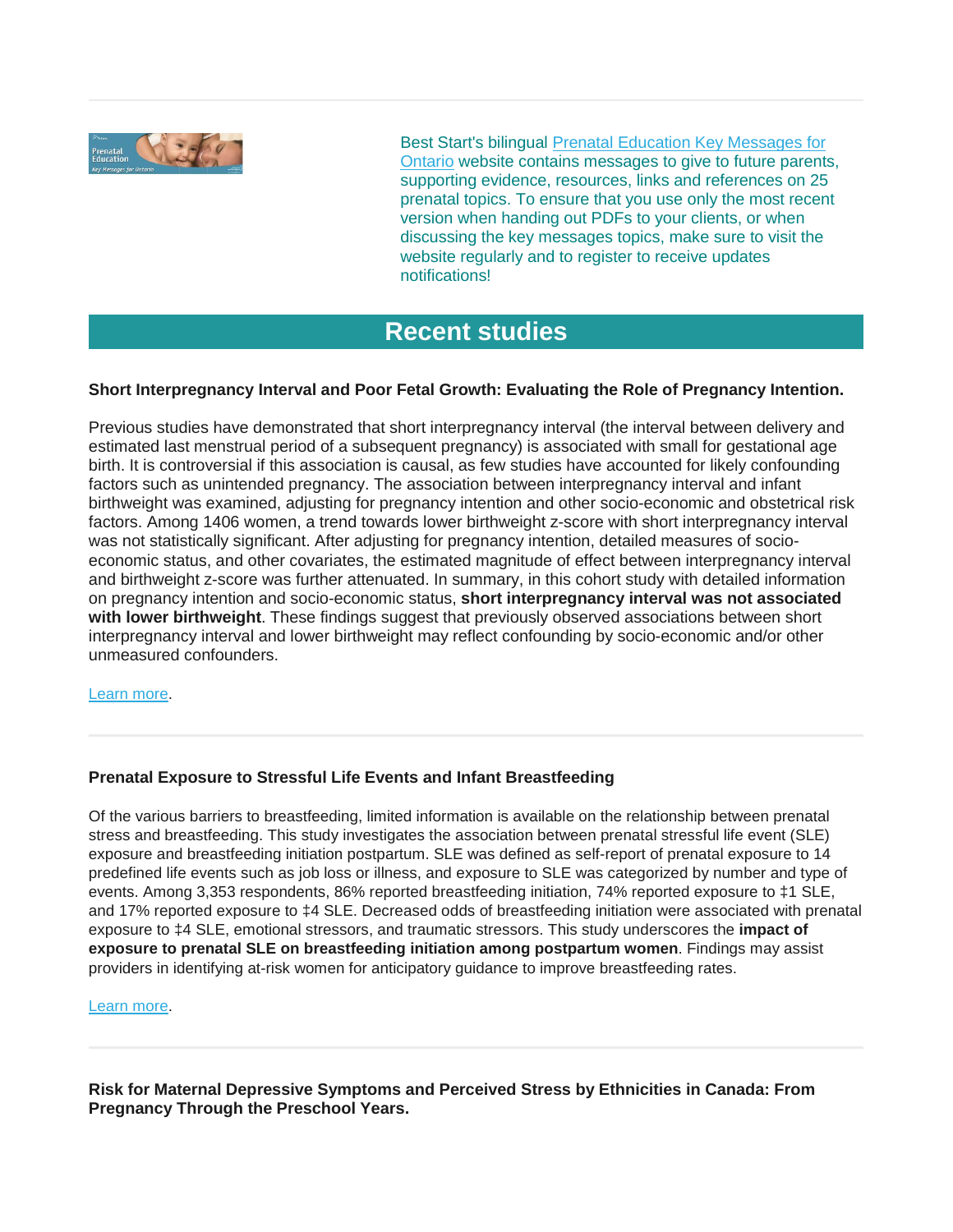Past cross-sectional studies have reported that mothers from ethnic minorities experience higher levels of prenatal and post-partum psychosocial distress compared with mothers from ethnic majorities. However, no studies have examined how the pattern varies longitudinally in a Canadian population of heterogeneous ethnicity. Data was collected from 3,138 mothers participating in the Canadian Healthy Infant Longitudinal Development (CHILD) Study, a longitudinal multi-center study incorporating 10 distinct waves of psychosocial data collection from pregnancy until the index child was aged 5 y. Mothers self-identifying as Black or First Nations had consistently higher distress scores than mothers from other ethnicities across all data collection times. After adjusting for relevant variables (history of depression, education, household income, marital status, and social support), First Nations mothers had a 20% increase in the mean scores of depressive symptoms compared to White Caucasian Mothers.In conclusion, increased levels of perinatal and post-partum distress were seen in only some ethnic minority groups. Studies should avoid collapsing all categories into ethnic minority or majority and may need to consider how ethnicity interacts with other sociodemographic factors such as poverty.

Note: The findings parallel the [Government of Canada's 2008 Maternity Experiences Survey](https://www.canada.ca/en/public-health/services/reports-publications/health-promotion-chronic-disease-prevention-canada-research-policy-practice/vol-38-no-7-8-2018/mental-health-indcators-pregnant-aboriginal-women-maternity-experiences-survey.html) that found Indigenous women have a higher prevalence of PPD than non-Indigenous women.

[Learn more](https://www.huffingtonpost.ca/2018/09/26/indigenous-postpartum-depression_a_23541697/) and [access the study.](https://www.ncbi.nlm.nih.gov/pubmed/30068224)

## **Maternal Anxiety During Pregnancy and the Association With Adverse Perinatal Outcomes: Systematic Review and Meta-Analysis**

This systematic review and meta-analysis examined the association between maternal antenatal anxiety (AA) and a range of perinatal outcomes. Perinatal outcomes of women with and without AA (diagnosed or selfreported using validated scale) derived from English language, prospectively collected data were included. Antenatal anxiety was associated with increased odds for preterm birth and spontaneous preterm birth, lower mean birth weight, increased odds for low birth weight, earlier gestational age, increased odds for being small for gestational age, and smaller head circumference. Heterogeneity between studies was not significant for most outcomes. Subanalyses for birth weight found women with diagnosed anxiety had infants with significantly lower birth weight compared to those identified with rating scales (although both subanalyses were significant). Associations between anxiety and preeclampsia, caesarean delivery, and Apgar scores were nonsignificant. Taken together, these results suggest that antenatal anxiety is associated with multiple adverse perinatal outcomes and is not benign. The impact of treating anxiety on these associations is unknown.

[Learn more](https://www.healio.com/psychiatry/anxiety/news/online/%7Ba2613f30-d35c-4190-9e54-7448ddeaae92%7D/anxiety-during-pregnancy-linked-to-adverse-birth-outcomes) and [access the study.](https://www.ncbi.nlm.nih.gov/pubmed/30192449)

#### **Global Epidemiology of Use of and Disparities in Caesarean Sections**

In this Series paper, authors describe the frequency of, trends in, determinants of, and inequalities in caesarean section (CS) use, globally, regionally, and in selected countries. On the basis of data from 169 countries that include 98.4% of the world's births, we estimate that 29.7 million births occurred through CS in 2015, which was almost double the number of births by this method in 2000. CS use in 2015 was up to ten times more frequent in the Latin America and Caribbean region (43% of births), than in the west and central Africa region (4.1% of births). The global and regional increases in CS use were driven both by an increasing proportion of births occurring in health facilities (accounting for 66.5% of the global increase) and increases in CS use within health facilities (33.5%), with considerable variation between regions. Based on the most recent data available for each country, 15% of births in 106 (63%) of 169 countries were by CS, whereas 47 (28%) countries showed CS use in less than 10% of births. National CS use varied from 0.6% in South Sudan to 58.1% in the Dominican Republic. Within-country disparities in CS use were also very large: CS use was almost five times more frequent in births in the richest versus the poorest quintiles in low-income and middle-income countries; markedly high CS use was observed among low obstetric risk births, especially among more educated women in, for example, Brazil and China; and CS use was 1.6 times more frequent in private facilities than in public facilities.